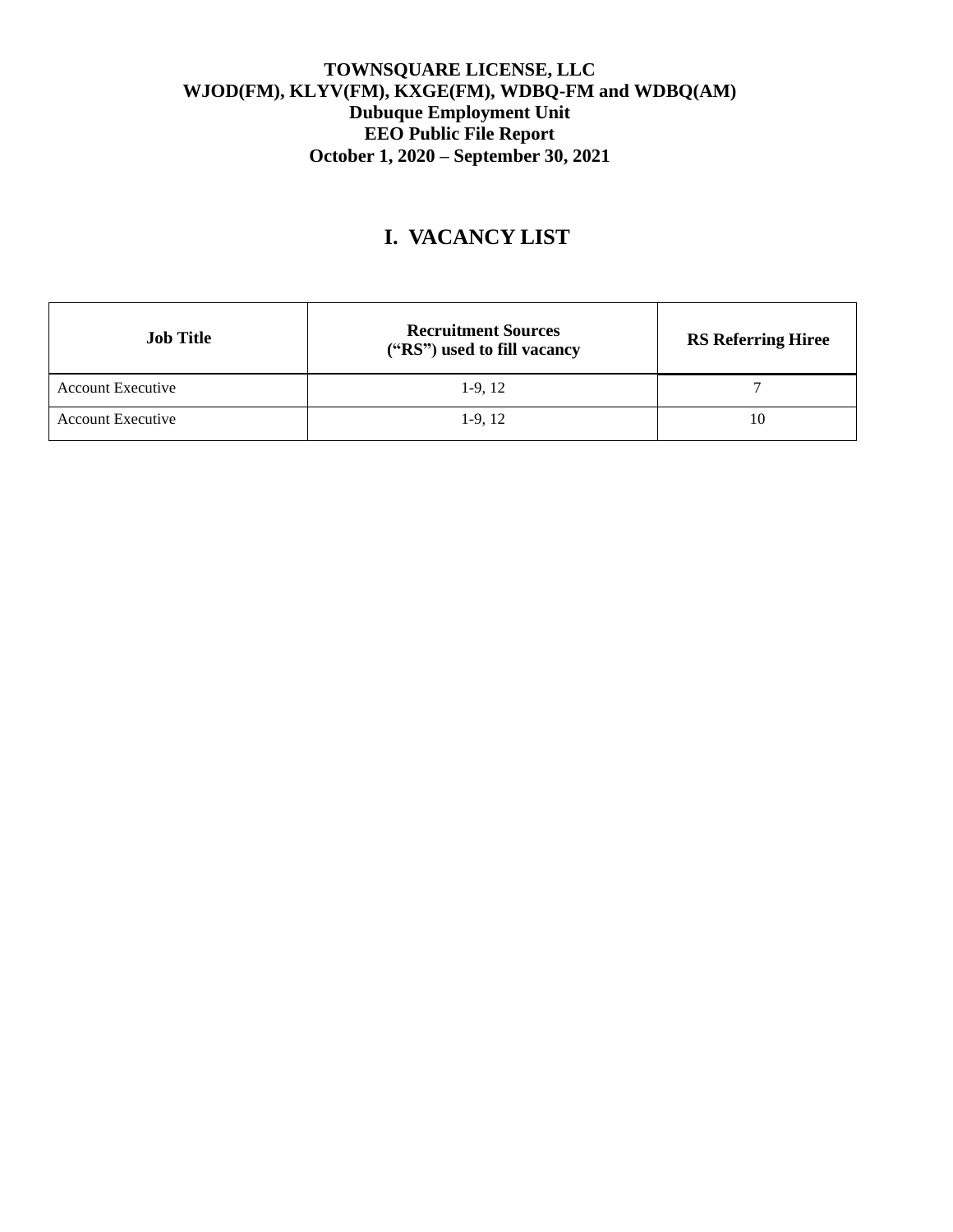# **II. MASTER RECRUITMENT SOURCE LIST ("MRSL")**

| <b>RS</b><br><b>Number</b> | <b>RS</b> Information                    | <b>Source Entitled</b><br>to Vacancy<br><b>Notification?</b><br>(Yes/No) | No. of Interviewees<br><b>Referred by RS</b><br>Over<br><b>Reporting Period</b> |
|----------------------------|------------------------------------------|--------------------------------------------------------------------------|---------------------------------------------------------------------------------|
| $\mathbf{1}$               | <b>Access Dubuque</b>                    | <b>NO</b>                                                                | $\pmb{0}$                                                                       |
|                            | Jobs.accessdubuque.com                   |                                                                          |                                                                                 |
|                            | 801 Bluff Street                         |                                                                          |                                                                                 |
|                            | Dubuque, IA 52001                        |                                                                          |                                                                                 |
|                            | Contact: Sara Beighle                    |                                                                          |                                                                                 |
|                            | 563-588-5771                             |                                                                          |                                                                                 |
|                            | sbeighle@wcinet.com                      |                                                                          |                                                                                 |
| $\overline{2}$             | Iowa Workforce Development Center        | <b>NO</b>                                                                | 0                                                                               |
|                            | 680 Main Street Floor 2                  |                                                                          |                                                                                 |
|                            | Dubuque, IA 52001                        |                                                                          |                                                                                 |
|                            | <b>Contact: Charlotte Miller</b>         |                                                                          |                                                                                 |
|                            | 563-556-0154                             |                                                                          |                                                                                 |
|                            | charlotte.miller@iwd.iowa.gov            |                                                                          |                                                                                 |
| $\overline{3}$             | Loras College Center for Learning        | <b>NO</b>                                                                | $\pmb{0}$                                                                       |
|                            | 1450 Alta Vista Street                   |                                                                          |                                                                                 |
|                            | Dubuque, IA 52001                        |                                                                          |                                                                                 |
|                            | Contact: Bobbi Martin                    |                                                                          |                                                                                 |
|                            | 563-588-7922                             |                                                                          |                                                                                 |
|                            | Bobbi.martin@loras.edu                   |                                                                          |                                                                                 |
|                            |                                          |                                                                          |                                                                                 |
| $\overline{4}$             | <b>Clarke University Career Services</b> | <b>NO</b>                                                                | $\mathbf 0$                                                                     |
|                            | 1550 Clarke Drive                        |                                                                          |                                                                                 |
|                            | Dubuque, IA 52001                        |                                                                          |                                                                                 |
|                            | Becky                                    |                                                                          |                                                                                 |
|                            | 563-588-6300                             |                                                                          |                                                                                 |
|                            | Kristi.gimmelbecker@clarke.edu           |                                                                          |                                                                                 |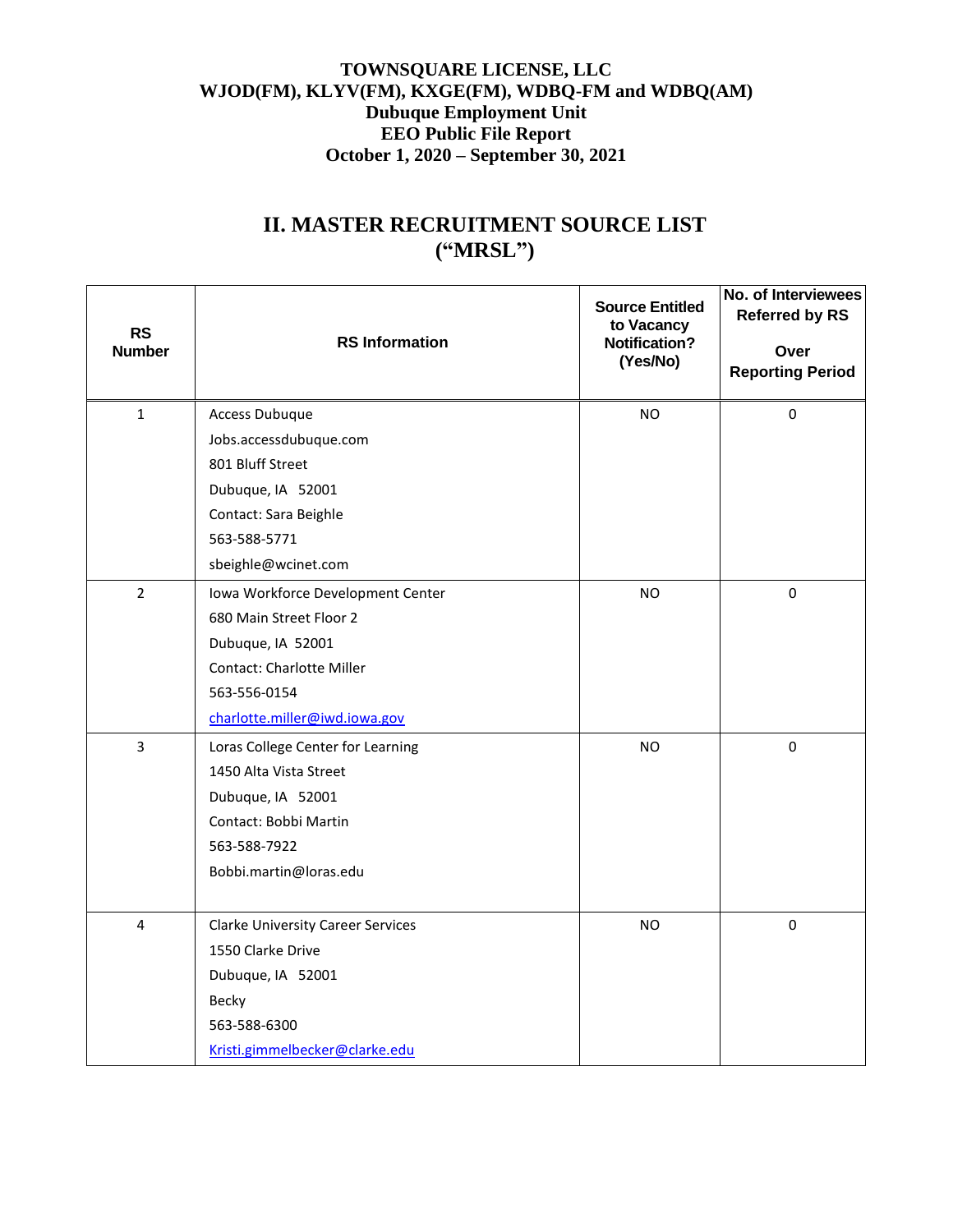| <b>RS</b><br><b>Number</b> | <b>RS</b> Information                                     | <b>Source Entitled</b><br>to Vacancy<br><b>Notification?</b><br>(Yes/No) | No. of Interviewees<br><b>Referred by RS</b><br>Over<br><b>Reporting Period</b> |
|----------------------------|-----------------------------------------------------------|--------------------------------------------------------------------------|---------------------------------------------------------------------------------|
| 5                          | University of Dubuque Career Services                     | <b>NO</b>                                                                | 0                                                                               |
|                            | 2000 University Ave                                       |                                                                          |                                                                                 |
|                            | 2 <sup>nd</sup> Floor Peter Commons                       |                                                                          |                                                                                 |
|                            | Dubuque, IA 52001                                         |                                                                          |                                                                                 |
|                            | Sandy                                                     |                                                                          |                                                                                 |
|                            | 563-589-3000                                              |                                                                          |                                                                                 |
|                            | career@dbq.edu                                            |                                                                          |                                                                                 |
| 6                          | Northeast Iowa Community College                          | <b>NO</b>                                                                | $\mathbf 0$                                                                     |
|                            | 1625 Hwy 150 South                                        |                                                                          |                                                                                 |
|                            | Calmar, IA 52132                                          |                                                                          |                                                                                 |
|                            | Chris                                                     |                                                                          |                                                                                 |
|                            | 563-556-5110 Ext. 297                                     |                                                                          |                                                                                 |
| $\overline{7}$             | Indeed.com - via Greenhouse                               | <b>NO</b>                                                                | $\mathbf{1}$                                                                    |
| 8                          | Career Builder - via Greenhouse                           | <b>NO</b>                                                                | 0                                                                               |
| 9                          | LinkedIn + LinkedIn Limited - via Greenhouse              | <b>NO</b>                                                                | 0                                                                               |
| 10                         | On Air Announcements                                      | <b>NO</b>                                                                | $\overline{2}$                                                                  |
|                            | 5490 Saratoga Road                                        |                                                                          |                                                                                 |
|                            | Dubuque, IA 52002                                         |                                                                          |                                                                                 |
|                            | 563-557-1040                                              |                                                                          |                                                                                 |
|                            | Contact: Jeff Robb                                        |                                                                          |                                                                                 |
|                            | Jeff.robb@townsquaremedia.com                             |                                                                          |                                                                                 |
| 11                         | Streaming Sites - Stations WJOD, Y105, KXGE & WDBQ-<br>FM | <b>NO</b>                                                                | 1                                                                               |
|                            | 5490 Saratoga Road                                        |                                                                          |                                                                                 |
|                            | Dubuque, IA 5202                                          |                                                                          |                                                                                 |
|                            | 563-557-1040                                              |                                                                          |                                                                                 |
|                            | Contact: Jeff Robb                                        |                                                                          |                                                                                 |
|                            | Jeff.robb@townsquaremedia.com                             |                                                                          |                                                                                 |
| 12                         | Glassdoor - via Greenhouse                                | <b>NO</b>                                                                | $\mathsf{O}\xspace$                                                             |
| 13                         | TSM Websites - via Greenhouse                             | <b>NO</b>                                                                | 0                                                                               |
|                            | Total No. of Interviewees During Reporting Period         |                                                                          | 4                                                                               |

s